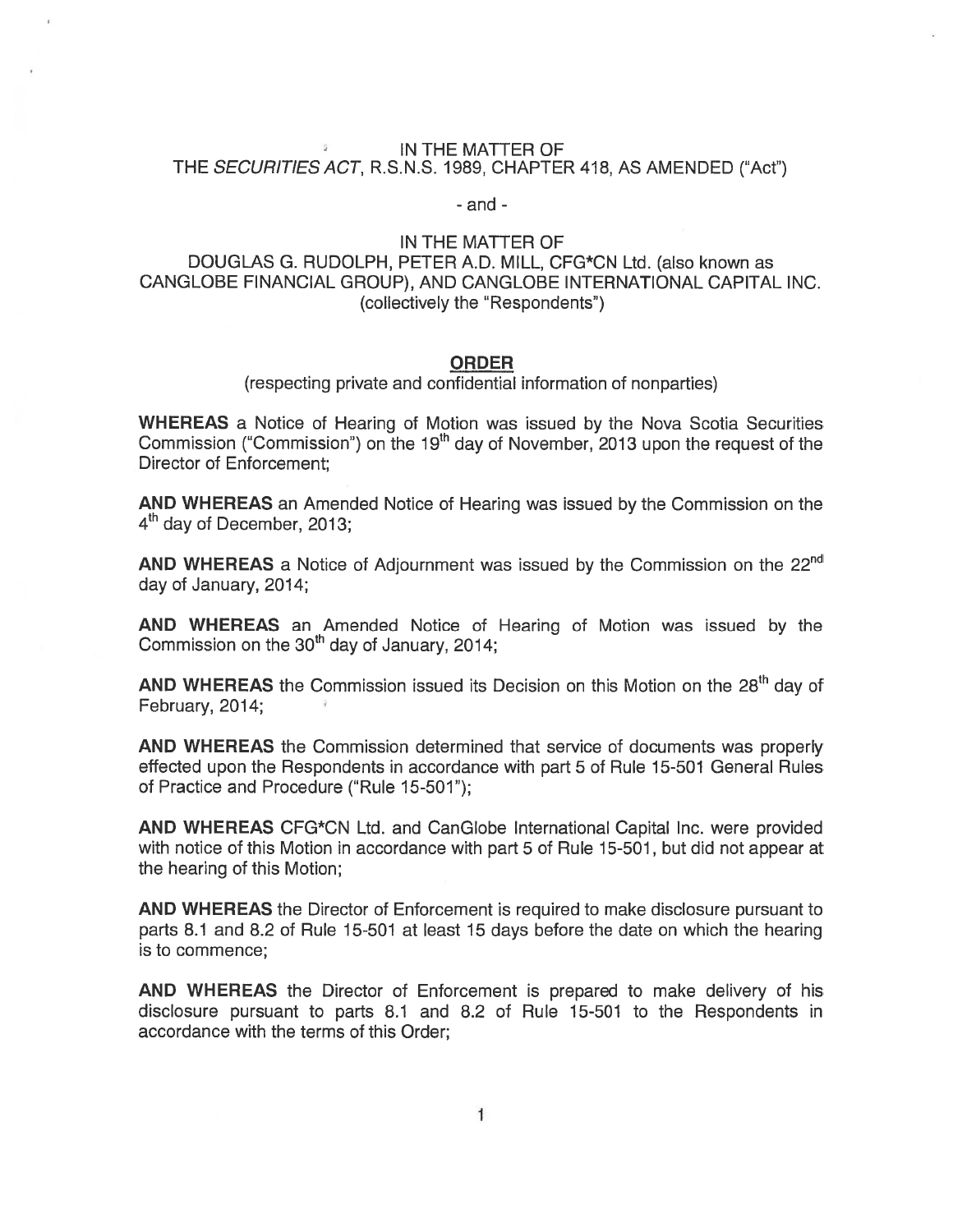AND WHEREAS compliance with par<sup>t</sup> 8 of Rule 15-501 requires disclosure of information and documents such as account opening documents, account statements, emails, correspondence and other documents that relate to persons and/or entities who are not parties to this proceeding;

AND WHEREAS Stephanie Atkinson, counsel for the Director of Enforcement, has conducted <sup>a</sup> review of the information and documents to be disclosed and has noted references to personal information of nonparties, and the redaction of such information would require <sup>a</sup> significant commitment of time and resources, thereby delaying the progress of this proceeding;

AND WHEREAS the Commission has determined that it is important to protect the private information of nonparties consistent with securing the most expeditious and least expensive determination of every hearing before the Commission pursuan<sup>t</sup> to par<sup>t</sup> 18.5 of Rule 15-501;

AND WHEREAS the Commission may issue general or specific procedural directions at any time before or during the hearing pursuan<sup>t</sup> to par<sup>t</sup> 18.2 of Rule 15-501;

AND UPON reviewing the Affidavit of Service of Vanessa F. Allen, Paralegal for the Commission, dated the 24<sup>th</sup> day of April, 2013, the Affidavit of Vanessa F. Allen dated the  $8<sup>th</sup>$  day of November, 2013, the written submissions of Stephanie Atkinson, counsel for the Director of Enforcement, dated the  $8<sup>th</sup>$  day of November, 2013 and the written submissions of Richard Bureau, counsel for Douglas Rudolph, dated the 20<sup>th</sup> day of January, 2014;

AND UPON hearing the submissions of Stephanie Atkinson, counsel for the Director of Enforcement, and Richard Bureau, counsel for Douglas G. Rudolph;

AND UPON the Commission determining that William Maclnnes, Q.C., counsel for Peter A.D. Mill, consented to the terms of this Order;

AND UPON the Commission determining it is in the public interest to make this Order;

### IT IS HEREBY ORDERED that:

- 1. The parties shall be bound by the terms and conditions of this Order;
- 2. CFG\*CN Ltd. and CanGlobe International Capital Inc. shall provide written notice to the Director of Enforcement that they wish to receive his disclosure pursuan<sup>t</sup> to parts 8.1 and 8.2 of Rule 15-501 and the address where the disclosure shall be delivered;
- 3. Promptly upon receipt of the written notice in paragraph two of this Order from CFG\*CN Ltd. and/or CanGlobe International Capital Inc., the Director of